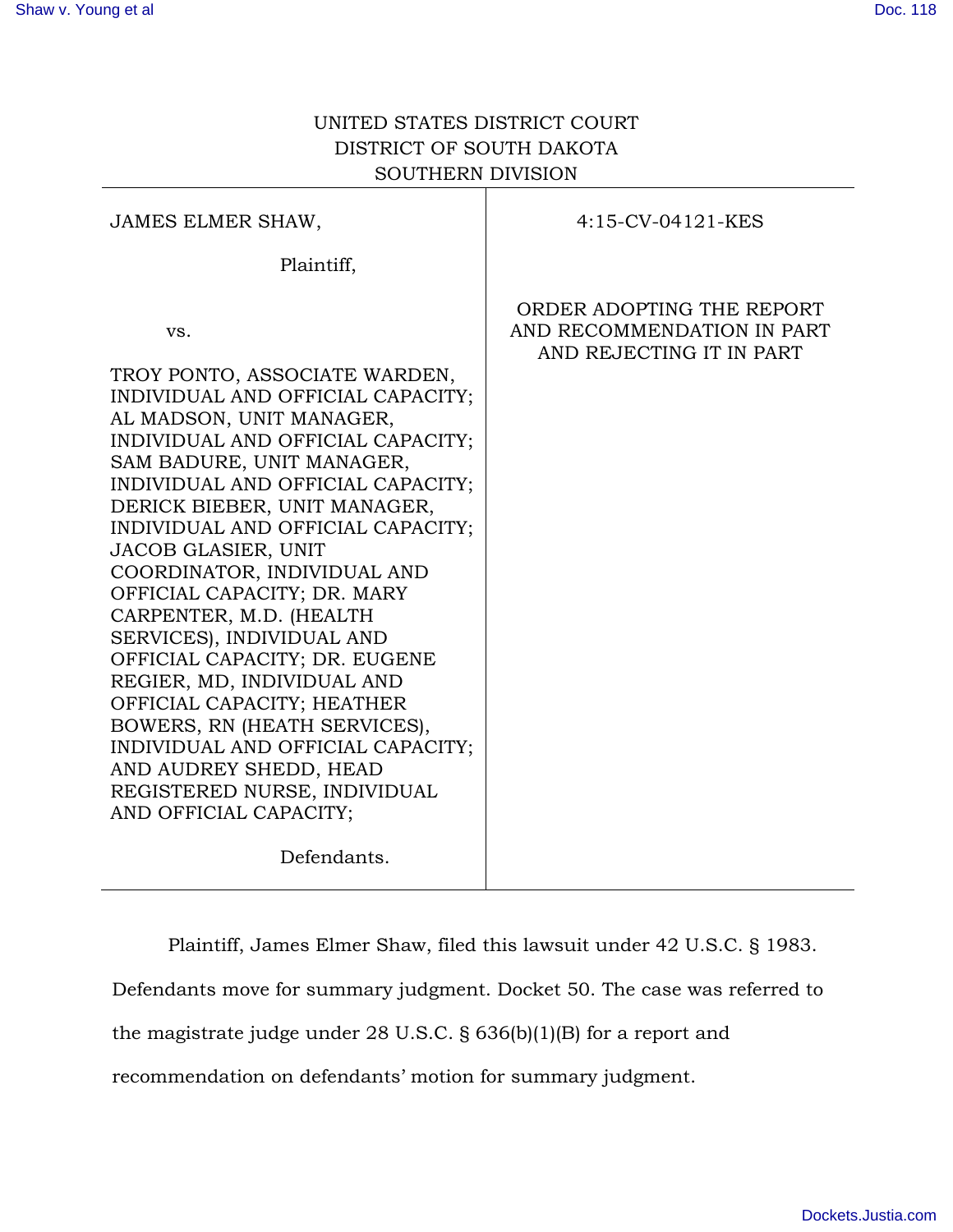On August 31, 2017, the magistrate judge submitted her report and recommended that defendants' motion for summary judgment be denied in part and granted in part. The magistrate judge recommended that the court deny summary judgment on Shaw's claim for deliberate indifference to serious medical need against defendants Ponto, Madsen, and Carpenter and to deny summary judgment on Shaw's retaliation claim against defendants Ponto, Bieber, and Bowers. Docket 114 at 74. The magistrate judge further recommended that the court grant summary judgment on Shaw's remaining claims. *Id.*

 Defendants filed objections to the magistrate judge's Report and Recommendation on September 13, 2017. Docket 115. Defendants objected to the magistrate judge's recommendation to deny summary judgment as to the deliberate indifference and retaliation claims. *Id.* Shaw responded to defendants' objections. Docket 117.

#### **FACTUAL BACKGROUND**

 Defendants do not object to the magistrate judge's statement of facts. A full recitation of the facts can be found in the Report and Recommendation. Docket 114. Here, the court summarizes the facts relevant to Shaw's objections to the report and recommendation:

 Plaintiff, James Elmer Shaw, is in the custody of the South Dakota Department of Corrections and housed at the South Dakota State Penitentiary. Beginning in 2002, Shaw began to receive medical treatment for pain in his right knee. Docket 51-2 at 1-2. Between 2002 and 2008, Shaw continued to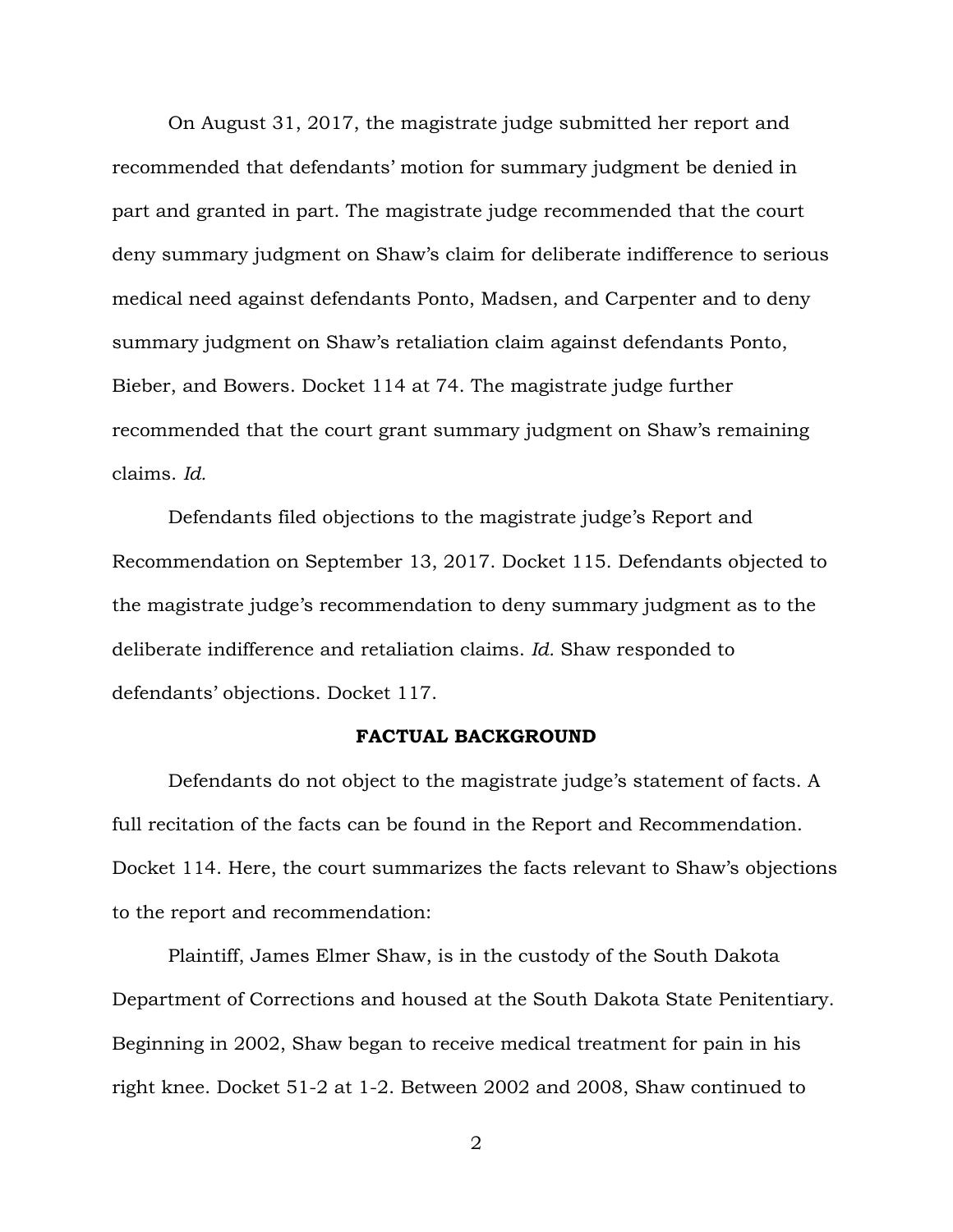visit prison health services for pain in his right knee, and it was eventually discovered that Shaw had a "prominent" osteochondroma[1](#page-2-0) growth on his right tibia. Docket 51-1 at 1-5. In 2008, Dr. Eugene Regier, in prison health services, decided to submit a Utilization Management[2](#page-2-1) (UM) for an orthopedic consult because it appeared that the osteochondroma was becoming more symptomatic. *Id.* at 10-11. Dr. Regier made the UM request for an orthopedic consult on April 18, 2008, and it was approved on April 21, 2008. Docket 51-3 at 1.

Shaw saw Dr. Evan Hermanson on May 5, 2008. Docket 51-2 at 7-8.

Prior to his appointment with Dr. Hermanson, Shaw underwent an MRI of his right knee on April 28, 2008. *Id.* at 3-4. The MRI revealed a complex tear of the lateral meniscus in addition to the osteochondroma, which extended over the tibia and fibula, or possibly two osteochondromas grown together. *Id.* Dr. Hermanson's note states:

Right lateral knee pain and meniscal tear, but the pain seems to be associated with osteochondroma and overlying bursa. I discussed this with him. Although he has a meniscal tear I do not think taking out the meniscus is going to improve his knee pain at all,

 $\overline{a}$ 

<span id="page-2-0"></span><sup>&</sup>lt;sup>1</sup> An osteochondroma is an overgrowth of cartilage and bone that happens at the end of the bone near the growth plate. Most often, it affects the long bones in the leg, the pelvis, or the shoulder blade.

Osteochondroma is the most common non-cancerous bone growth. It most often occurs between ages 10 and 30. It affects males and females equally. The most common symptoms of osteochondroma are a hard mass that is painless and does not move, lower than normal height for one's age, one leg or arm that is shorter than the other, pressure or irritation with exercise, and soreness of nearby muscles.

http://www.hopkinsmedicine.org/healthlibrary/conditions/bone\_disorders/os teochondroma\_85,p00125. (last checked September 18, 2017).

<span id="page-2-1"></span><sup>2</sup> UM requests refer to requests for medical care from outside providers.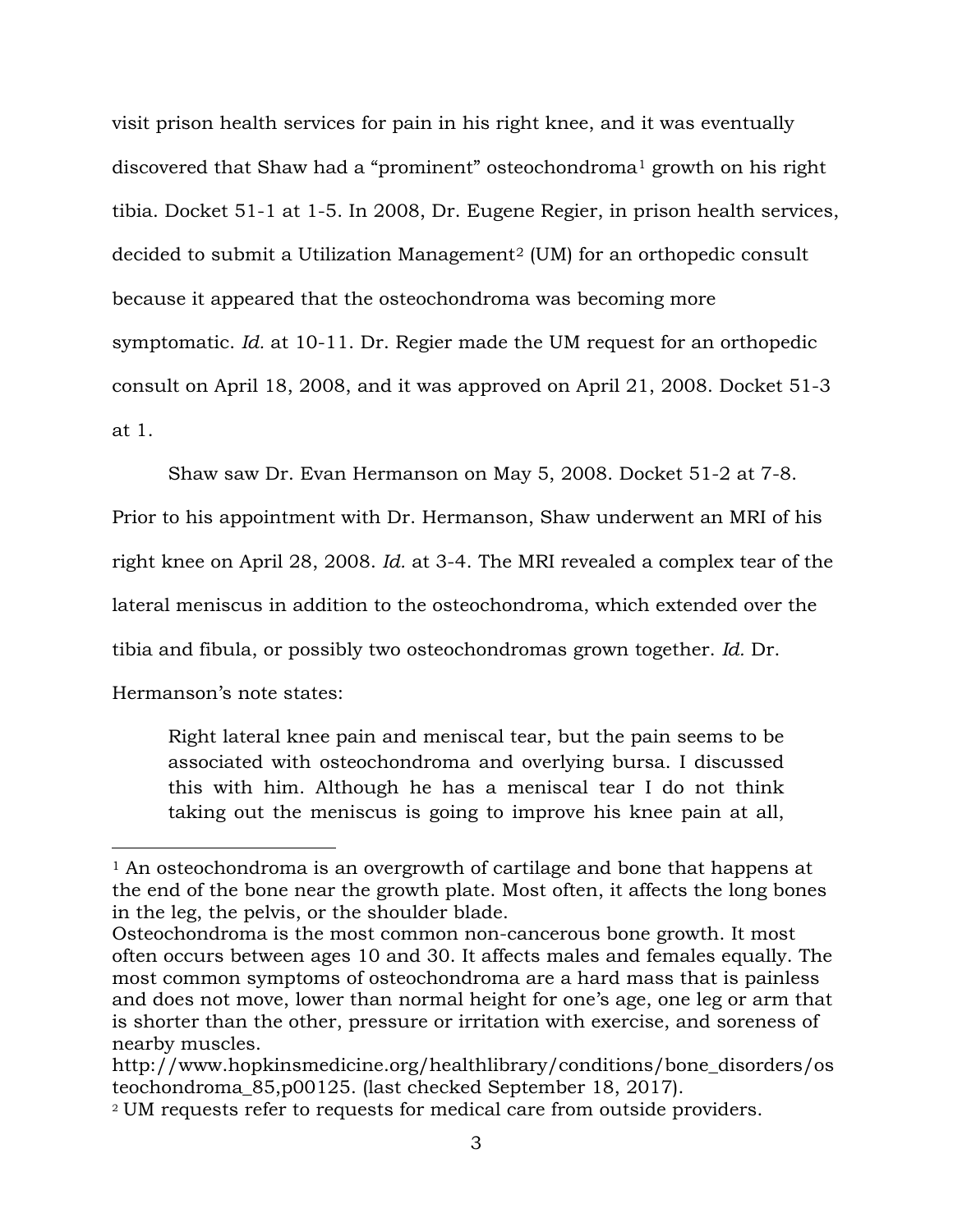since his pain is further distal than the actual joint. If he wanted to pursue having a osteochondroma [sic] excised in hopes that this would improve his pain than [sic] he would need to be referred to an orthopedic tumor surgeon. I discussed trying to coordinate that, but he does not to proceed with what would likely be a large undertaking to remove that osteochondroma.

*Id.* at 7. Dr. Hermanson recommended Ibuprofen 600 milligrams three times a day for pain. *Id.* at 8.

 Between 2008 and 2012, Shaw continued to have pain in his right knee and visited prison health services numerous times. During that time, Shaw received a cortisone shot, X-rays, orders for "med ice", and numerous other medical orders and restrictions. Docket 51-1; Docket 51-2. Finally, on December 12, 2012, Shaw saw Dr. Jeffrey Kalo. Docket 51-2 at 18. Dr. Kalo recommended an MRI of the right knee to assess the osteochondroma and the meniscal tear, and Dr. Kalo indicated that Shaw would need a knee scope after the MRI. *Id.*

 On December 13, 2012, Dr. Regier submitted a UM for the MRI suggested by Dr. Kalo. Docket 51-3 at 12. Dr. Mary Carpenter approved the UM on December 26, 2013. *Id.* The MRI was performed on January 2, 2013, and revealed (1) a new anterior cruciate ligament (ACL) tear; (2) a new tear of the medial meniscus posterior horn; (3) increased/new cartilage defects in the medial and lateral femorotibial compartments; (4) unchanged tear of the lateral meniscus body as well as partial extrusion; (5) unchanged osteochandroma; and (6) Baker's cyst with more intrabursal bodies. Docket 51-2 at 20. Shaw then had another appointment with Dr. Kalo on April 10, 2013. Docket 51-2 at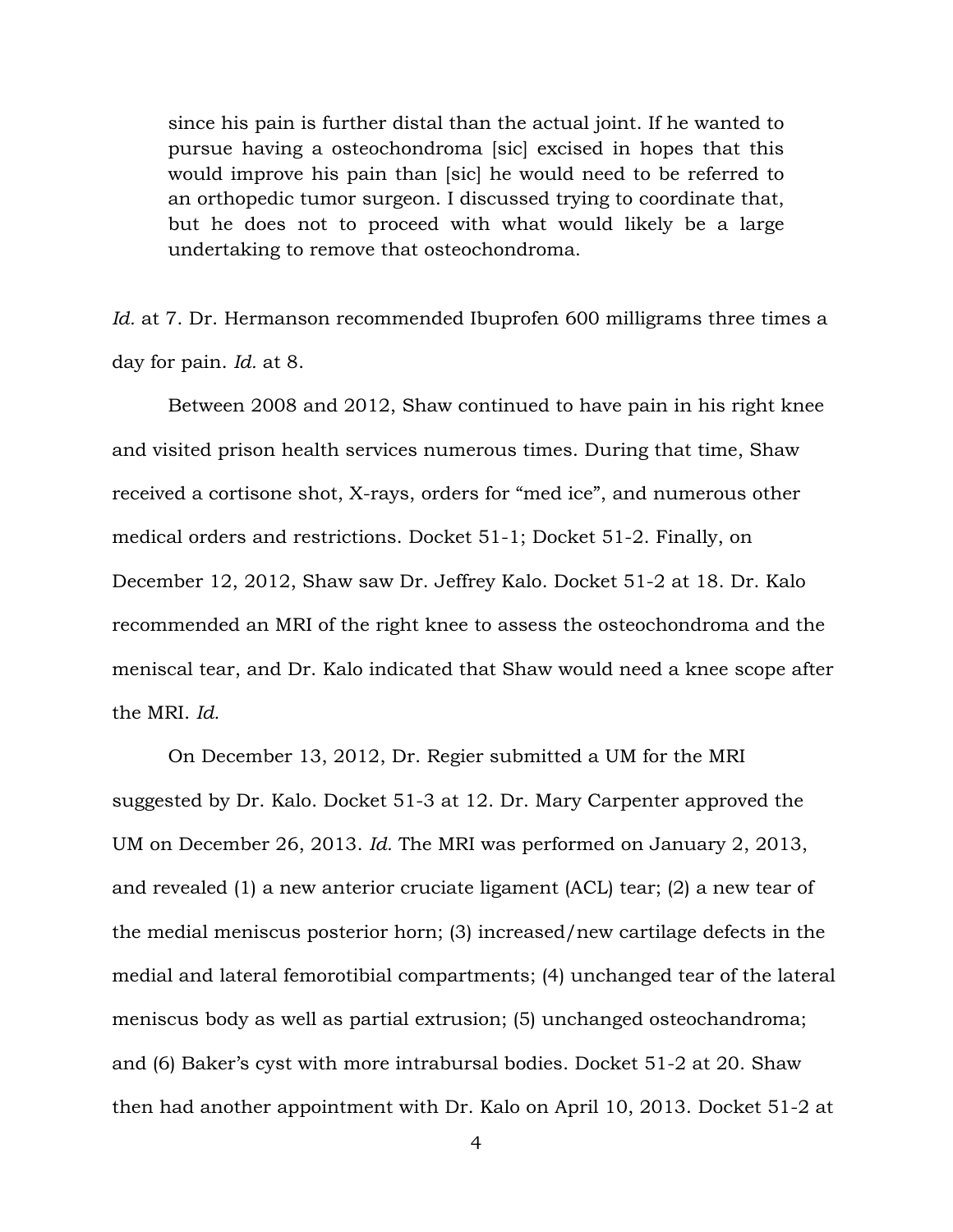21. Based on the MRI, Dr. Kalo believed the best option was a right knee arthroscopy. *Id.* On May 9, 2013, Dr. Regier submitted a UM for Shaw to obtain the surgery recommended by Dr. Kalo. Docket 51-3 at 14. Dr. Carpenter approved this UM on May 16, 2013, and Dr. Kalo performed the surgery on June 14, 2013. Docket 51-2 at 22-24. Following the surgery, Shaw was provided a knee brace and directed not to engage in sports. Docket 51-2 at 26.

 On March 13, 2014, Shaw visited health services complaining of pain in his left knee and requested an extension of pain meds. Docket 51-1 at 42. On July 17, 2014, PA Ryan Manson submitted a UM for an MRI of Shaw's left knee. Docket 51-3 at 19. Dr. Carpenter approved this UM on July 19, 2014. *Id.* The MRI of Shaw's left knee was performed on August 6, 2014 and showed:

(1) trace joint effusion and moderate sized Baker's cyst; (2) complex macerated tearing of most of the lateral meniscus with little intact meniscus remaining; (3) chronic tear of the ACL; (4) question horizontal tear of the posterior horn of the medial meniscus; and (5) cartilage defects, fairly significant of the lateral femoral tibial compartment and mild degenerative changes of the patellofemoral compartment.

Docket 51-1 at 46.

 In response to the MRI, PA Manson submitted a UM for a left knee consult with CORE Orthopedics on August 12, 2014. Docket 51-3 at 21. On August 29, 2014, Dr. Carpenter denied this UM stating "chronic degenerative condition." *Id.* On Decmber 15, 2014, PA Manson again submitted a UM for Shaw to see Dr. Kalo. *Id.* at 20. Dr. Carpenter approved the UM on the same day it was submitted. *Id.* Shaw saw Dr. Kalo on January 15, 2015. Docket 51-2 at 31. Dr. Kalo ordered X-rays and reviewed the MRI of the left knee. *Id.* at 31.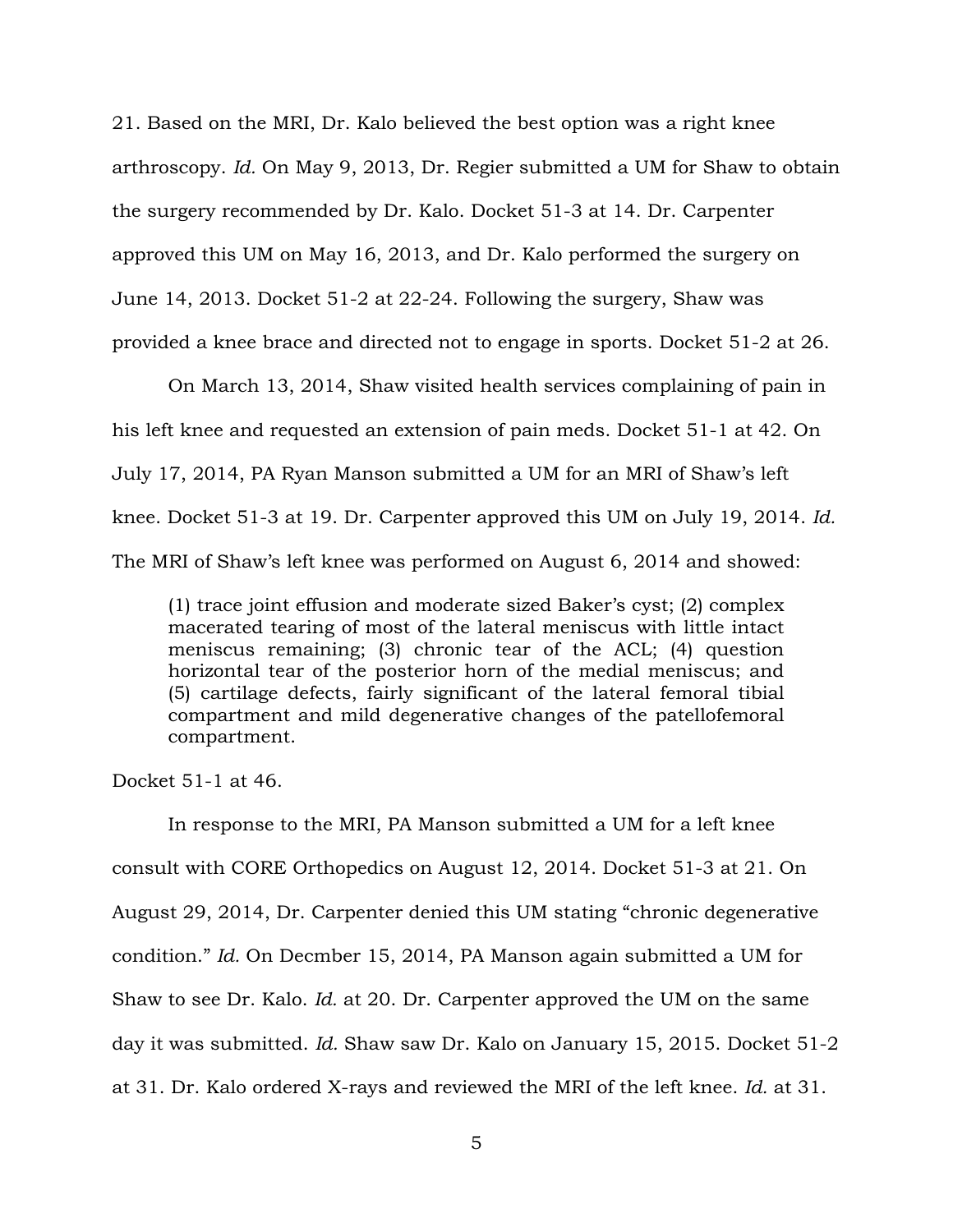He assessed a grade 3 ACL sprain on the left knee, a lateral tear of the meniscus, and patellofemoral arthrosis. *Id.* Dr. Kalo discussed treatment options with Shaw and recommended surgery. *Id.* On January 15, 2015, PA Manson submitted a UM for the surgery and Dr. Carpenter approved it on February 2, 2015. Docket 51-3 at 22. Dr. Kalo performed the surgery on March 9, 2015. Docket 51-2 at 27-30. On the same day, a medical order was entered stating that, following his surgery, Shaw was to ice his left knee as tolerated, keep his left knee elevated above his heart, take Lortab<sup>[3](#page-5-0)</sup> for five days, and begin knee exercises 48 hours post-surgery. Docket 51-1 at 50.

 Shaw asserts that the medical orders were not followed by Madsen and Ponto. Docket 41 ¶¶ 85-101. Specifically, that he was not provided medical ice until three days after the surgery and he was forced to return to the SHU and then to his cell with no accommodation for medical ice or elevation of his knee. *Id.* Defendants assert Shaw was sent to the SHU after his surgery because he refused his housing assignment when he was not given a handicap cell. Docket 56 ¶ 12; Docket 59 ¶ 7. While Shaw was in the SHU, he requested ice, pain medication, and the ability to elevate his knee but Madsen refused. Docket 52 ¶ 13; Docket 41 ¶¶ 67, 82. Madsen refused these items because he was not aware of Shaw's medical orders even though medical orders follow an inmate when they go to the SHU. Docket 52  $\parallel$  13; Docket 66  $\parallel$  15. After Shaw was released from the SHU on March 11, 2015, Shaw alleges he begged Associate Warden Ponto for help, but Ponto did nothing. Docket 41 ¶ 93-109.

 $\overline{a}$ 

<span id="page-5-0"></span><sup>3</sup> Lortab is the pain medication prescribed to Shaw.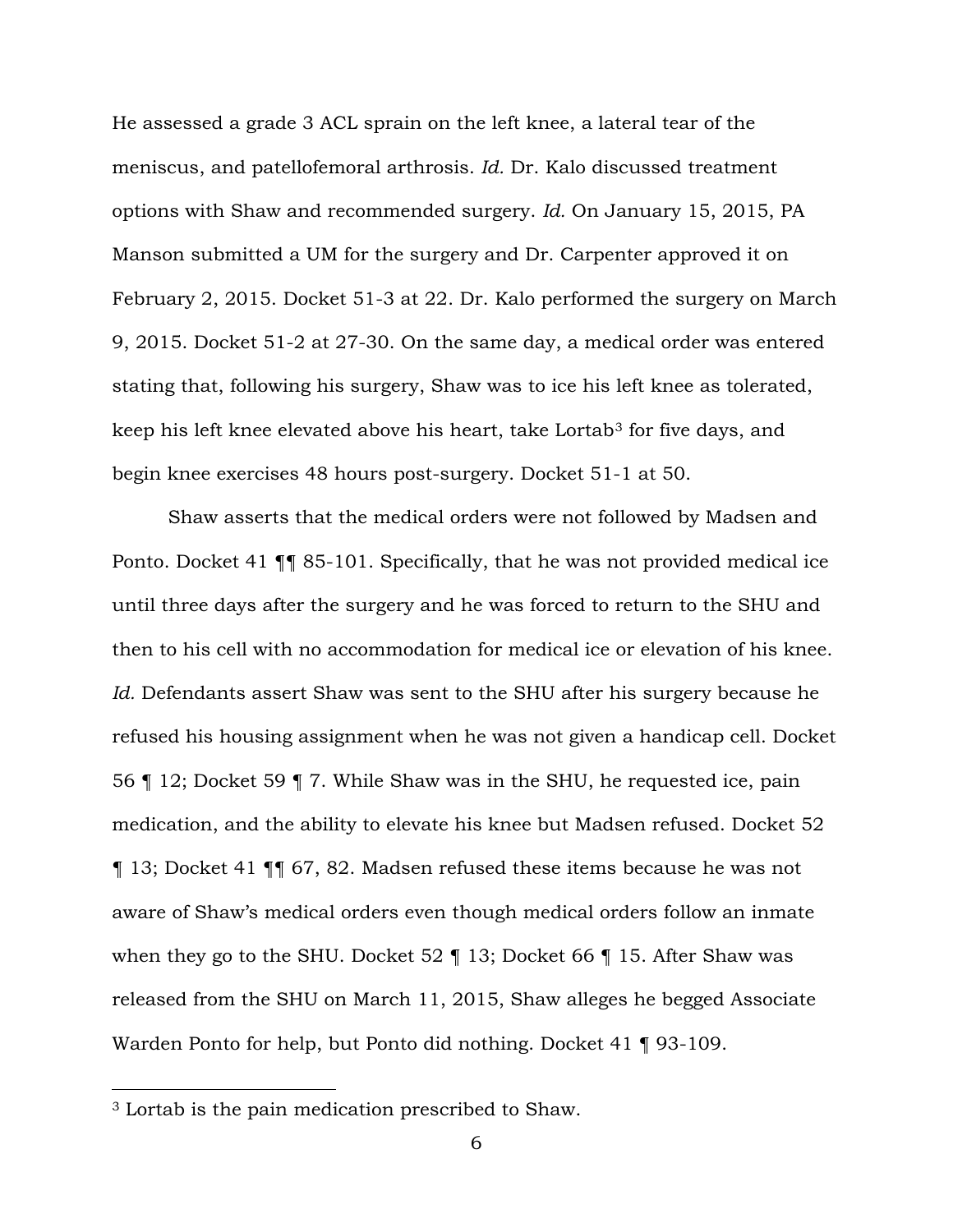On March 18, 2015, Dr. James Schaeffer from prison health submitted a UM for an urgent follow up for Shaw with Dr. Kalo due to a possible infection at the surgical site on Shaw's left knee. Docket 51-3 at 23. Dr. Carpenter did not approve the UM until March 23, 2015, but Dr. Kalo saw Shaw on March 19. Docket 51-2 at 32. Shaw believed his knee was infected but Dr. Kalo did not find an infection and only found an expected amount of swelling and warmth following surgery. *Id.* Dr. Kalo recommended that Shaw continue to ice and use a knee brace. *Id.* Shaw told prison health nursing staff that recovery went "okay for the most part however pain in the left knee continues." Docket 51-1 at 56-58.

 Defendants explained that when an inmate requests medical records, he does not obtain access to outside medical records during a medical records review. Docket 51-1 at 87-90. Instead, the inmate's medical file is pulled and prepared for review by removing any information the inmate is not allowed to access, such as outside records, mental health records, UM requests, and dates of future appointments. *Id.* To obtain outside medical records, an inmate must request them directly from the outside provider. *Id.* at 87.

 In November 2015, Shaw made several requests to review his medical records. Docket 109-28; Docket 51-5. At that time, Shaw had already filed his complaint in this action but it had not been served on any of the named defendants. On November 23, 2015, Shaw was placed in the SHU while his cell was searched for missing medical records. On December 17, 2015, non-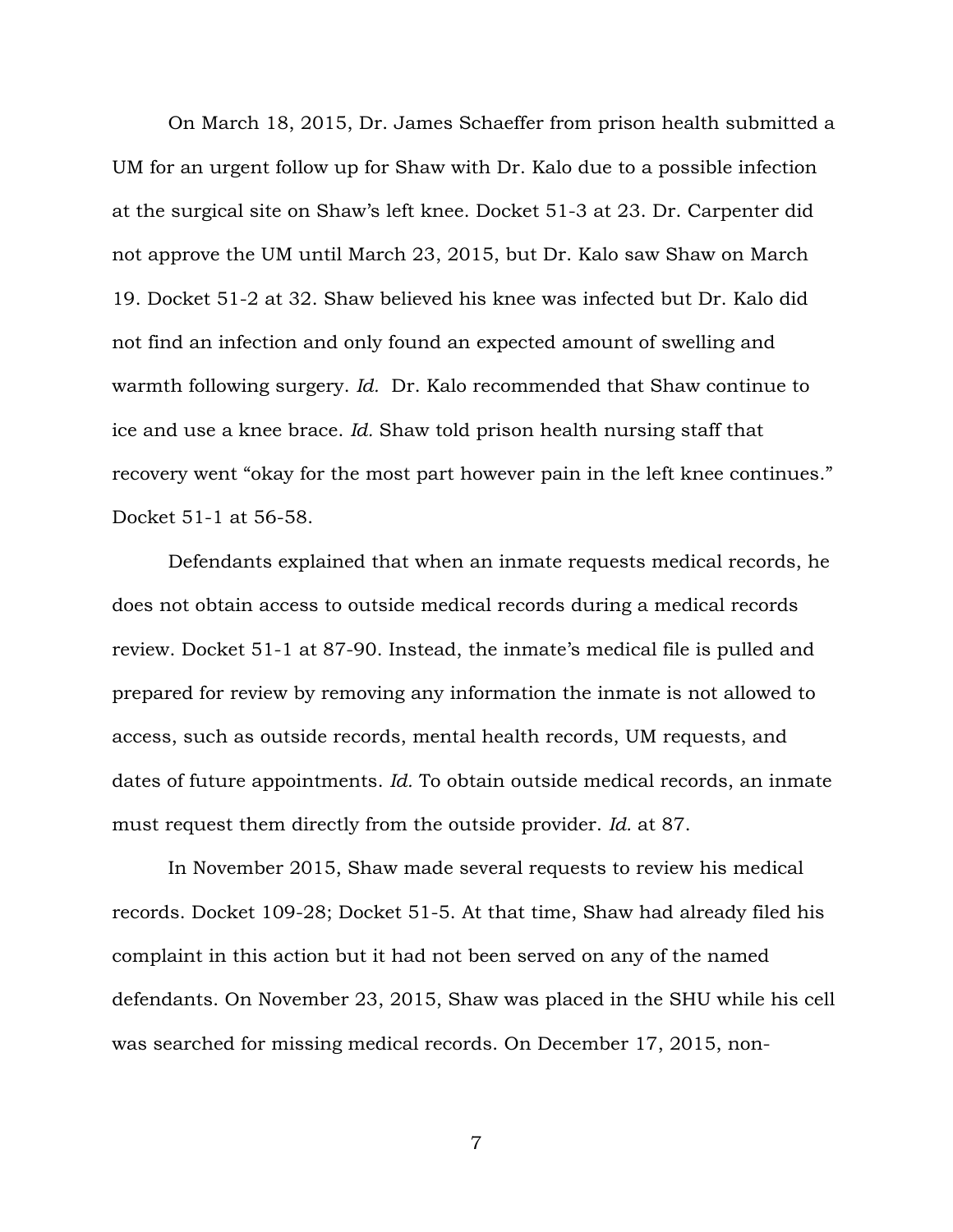defendant Jessica Schreurs authored a document that was placed in Shaw's

medical file. Docket 57 ¶ 5. The dictation in Shaw's file stated as follows:

Late entry:

11/09/15 the patient kited requesting to review his medical records. He submitted repeated requests to review his medical records on 11/13/15, 11/16/15, 11/18/15, and 11/20/15. On 11/10/15 Kristina Wiersma with medical records discovered the patients [sic] chart was out of order with random papers, specifically mental health papers and outside records pulled to the front of the chart.

11/21/15 Heather Bowers RN made aware that the provider dictations are unable to be located. Over the next week Heather Bowers RN, Kristine Wiersma Medical Records and Rosie Rand went through all four of the patients [sic] chart attempting to locate the missing records. Jessie Rand searched Jameson health services to see if the patient had an additional thinned chart down there. She was unable to locate an additional chart.

11/24/15 I was approached by Heather Bowers RN to determine what the next step would be. I called Unit Manager Dittmanson and asked that a cell search would be completed on Mr. Shaw in an attempt to locate the missing records at 1400. At approximately 1545 SCO Howe brought me a folder contained 102 pages of medical records. There were 9 original signed provider dictations from the following dates 08/02/10, 08/24/11, 10/2/12, 11/7/12 [sic], 7/3/13, 9/3/13, 7/10/14, 8/28/14, 12/11/14, and one original UM for an orthopedic surgical consult from 2/6/10. The original documents were on #11 pages of paper.

11/25/15 I approached AW Ponto requesting that special security complete an investigation into how the patient obtained original internal records.

12/01/15 AW Ponto notified this writer that the patient reports he obtained all the confiscated records from an outside provider. I notified AW Ponto that this was not a possibility as the original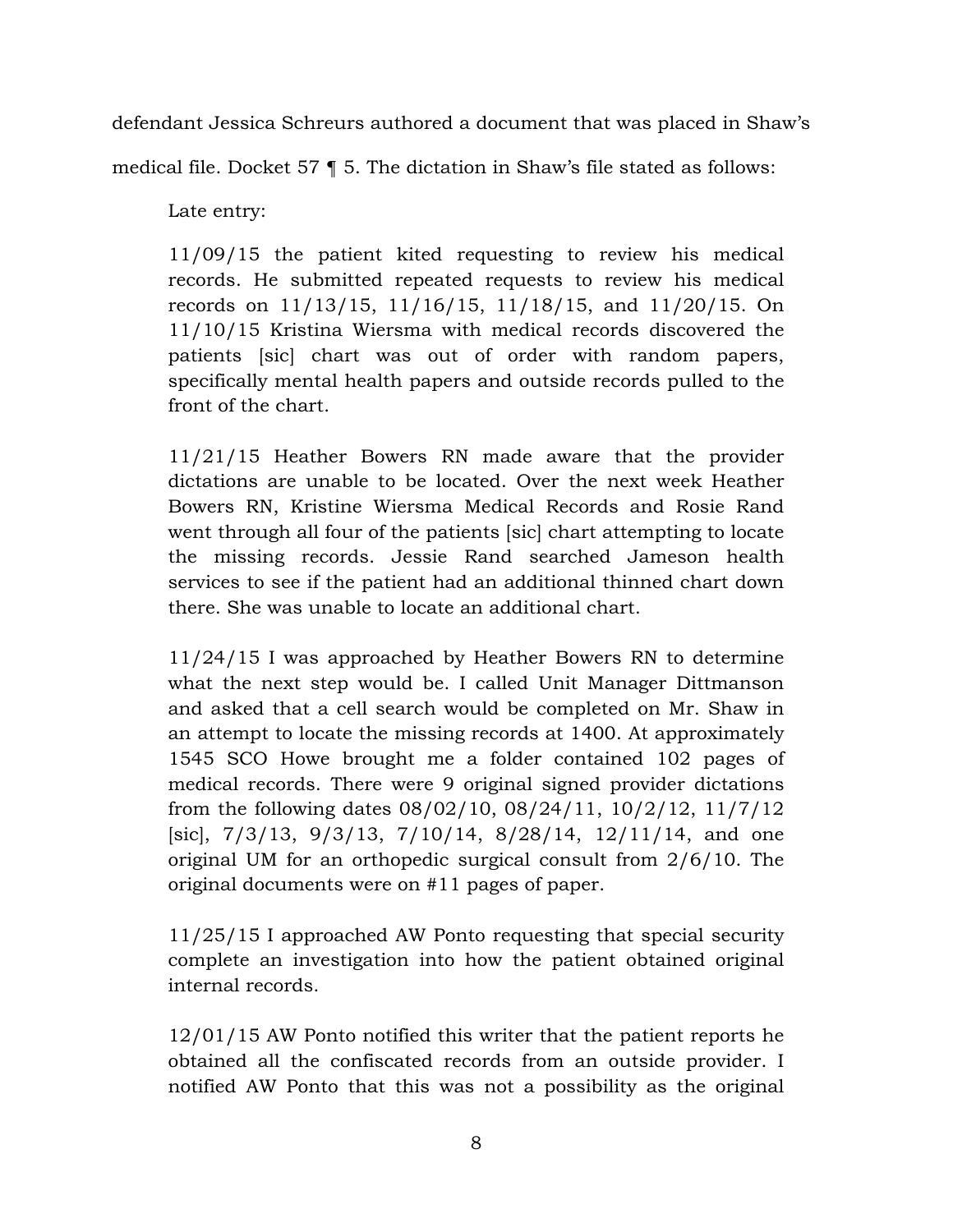documents were internal provider documents that were signed. The outside provider would not have had access to these records.

12/01/15 Notified Kayla Tinker and Melissa Johnson of the situation who advised me clearly indicate what records were original and to develop timeline of events.

12/02/15 Met with AW Ponto, Heather Bowers RN and Mr. Shaw. Patient reports he received the documents from Nurse Melissa. Informed Patient that Nurse Melissa has not worked for the department in several years and the most recent original document was dated from 12/2014 and that I needed to know how he obtained the records. He then reports that medical provided him with the chart to review in the waiting room at his request with the officer watching him. He reports that SCO Smith had to step away and he took the records.

12/17/15 Called patient to health services to return #91 non original documents to patient. I informed him that I was returning all non-original documents but that he would not receive the originals back. Patient verbalized understanding. He reports he has more original documents in his cell. I requested that the patient return all original documents. He brought up the following: original provider dictation from 01/03/2007, original provider dictation 07/02/2009. This was a total of 5 pages. I offered the patient to provide him copies of these records. Notified AW Ponto of the additional original records obtained from the patient.

Docket 51-5.

Shaw denies that he stole the medical records and denies that he

admitted stealing the records. Docket 109 14-19. Also, Shaw's medical chart

review under the supervision of SCO Smith did not occur until December 4,

2015. Docket 51-1 at 81.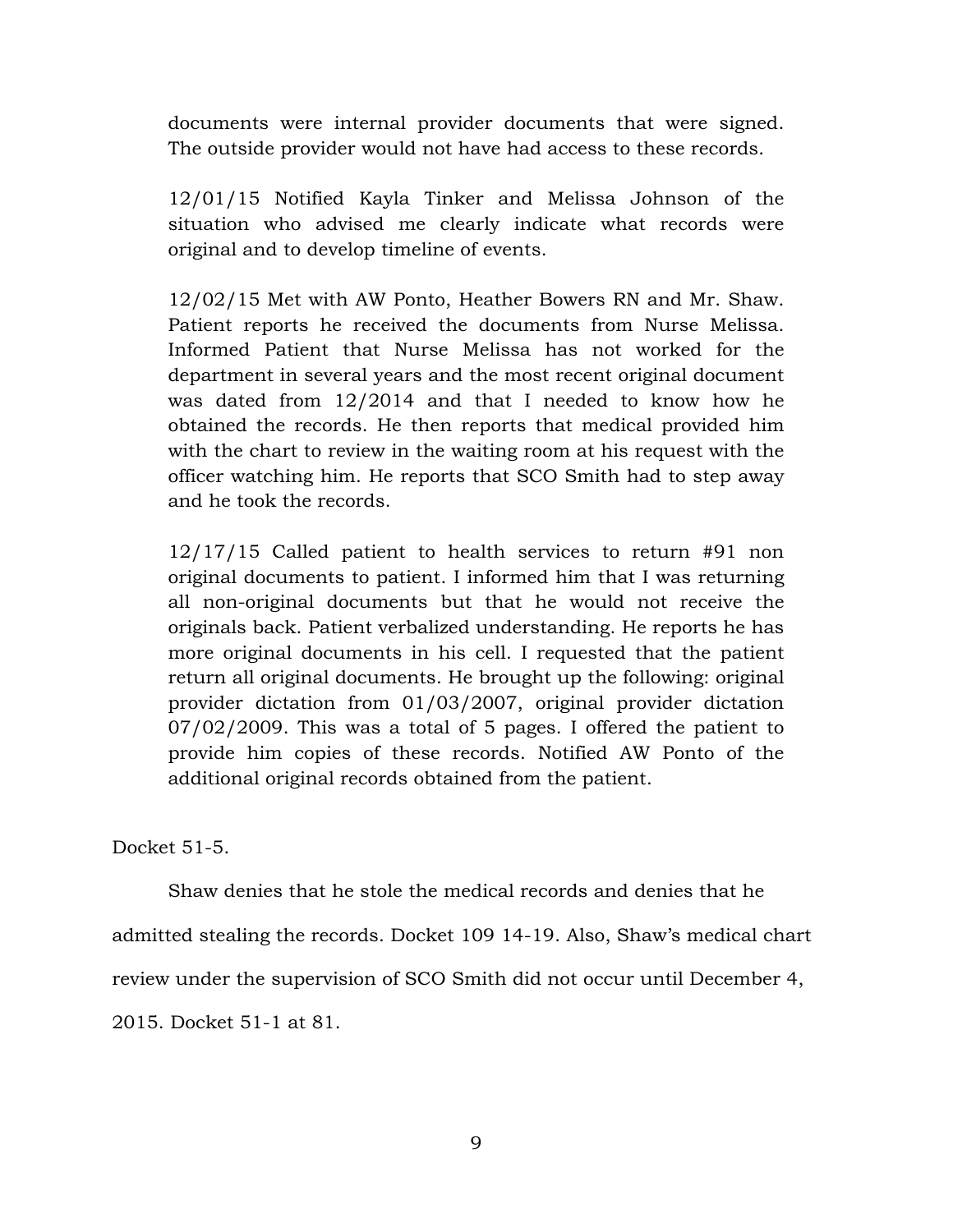#### **LEGAL STANDARD**

 Review of a magistrate judge's report and recommendation is governed by 28 U.S.C. § 636 and Rule 72 of the Federal Rules of Civil Procedure. Under 28 U.S.C. § 636(b)(1), the court reviews de novo any objections that are timely made and specific. *See* Fed. R. Civ. P. 72(b) ("The district judge must determine de novo any part of the magistrate judge's disposition that has been properly objected to").

Pro se filings must be liberally construed. *Erickson v. Pardus*, 551 U.S. 89, 94 (2007) (citation omitted). Even with this construction, "a pro se [filing] must contain specific facts supporting its conclusions." *Martin v. Sargent*, 780 F.2d 1334, 1337 (8th Cir. 1985); *Ellis v. City of Minneapolis*, 518 F. App'x 502, 504 (8th Cir. 2013). Summary judgment on all or part of a claim is appropriate when the movant "shows that there is no genuine dispute as to any material fact and the movant is entitled to judgment as a matter of law." Fed. R. Civ. P. 56(a); *see also In re Craig*, 144 F.3d 593, 595 (8th Cir. 1998). The moving party can meet its burden by presenting evidence that there is no dispute of material fact or that the nonmoving party has not presented evidence to support an element of its case on which it bears the ultimate burden of proof. *Celotex Corp. v. Catrett*, 477 U.S. 317, 322-23 (1986).

Once the moving party has met this burden, "[t]he nonmoving party may not 'rest on mere allegations or denials, but must demonstrate on the record the existence of specific facts which create a genuine issue for trial.' " *Mosley v. City of Northwoods*, 415 F.3d 908, 910 (8th Cir. 2005) (quoting *Krenik v. Cty. of*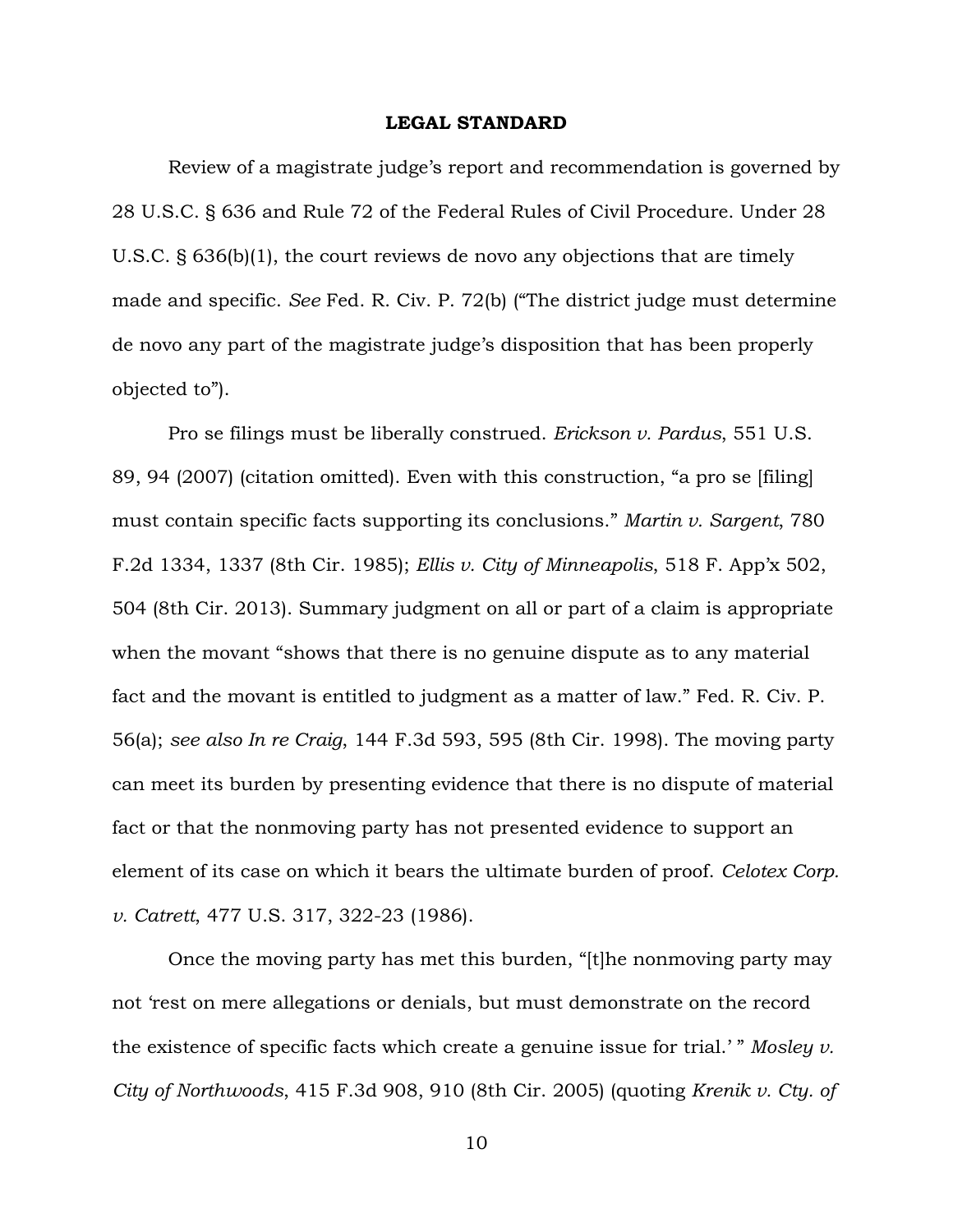*Le Sueur*, 47 F.3d 953, 957 (8th Cir. 1995)). "Further, 'the mere existence of some alleged factual dispute between the parties is not sufficient by itself to deny summary judgment. . . . Instead, the dispute must be outcome determinative under prevailing law.' " *Id.* (quoting *Get Away Club, Inc. v. Coleman*, 969 F.2d 664, 666 (8th Cir. 1992)). The facts, and inferences drawn from those facts, are "viewed in the light most favorable to the party opposing the motion" for summary judgment. *Matsushita Elec. Indus. Co. v. Zenith Radio Corp.*, 475 U.S. 574, 587 (1986) (quoting *United States v. Diebold, Inc.*, 369 U.S. 654, 655 (1962)).

#### **DISCUSSION**

Defendants object to the magistrate judge's recommendation that summary judgment not issue in favor of Madsen, Ponto, or Dr. Carpenter on Shaw's claim for deliberate indifference. Docket 115 at 2. Defendants also object to the magistrate judge's recommendation that summary judgment not issue in favor of Ponto, Bieber, and Bowers on Shaw's claim for retaliation. *Id.* at 10.

# **I. Deliberate Indifference**

The Eighth Amendment prohibits cruel and unusual punishment. U.S. Const. Amend. VIII. "Deliberate indifference to serious medical needs of prisoners constitutes "the 'unnecessary and wanton infliction of pain' proscribed by the Eighth Amendment." *Estelle v. Gamble*, 429 U.S. 97, 104 (1976) (quoting *Gregg v. Georgia*, 428 U.S. 153, 173 (1976)). "This is true whether the indifference is manifested by prison doctors in their response to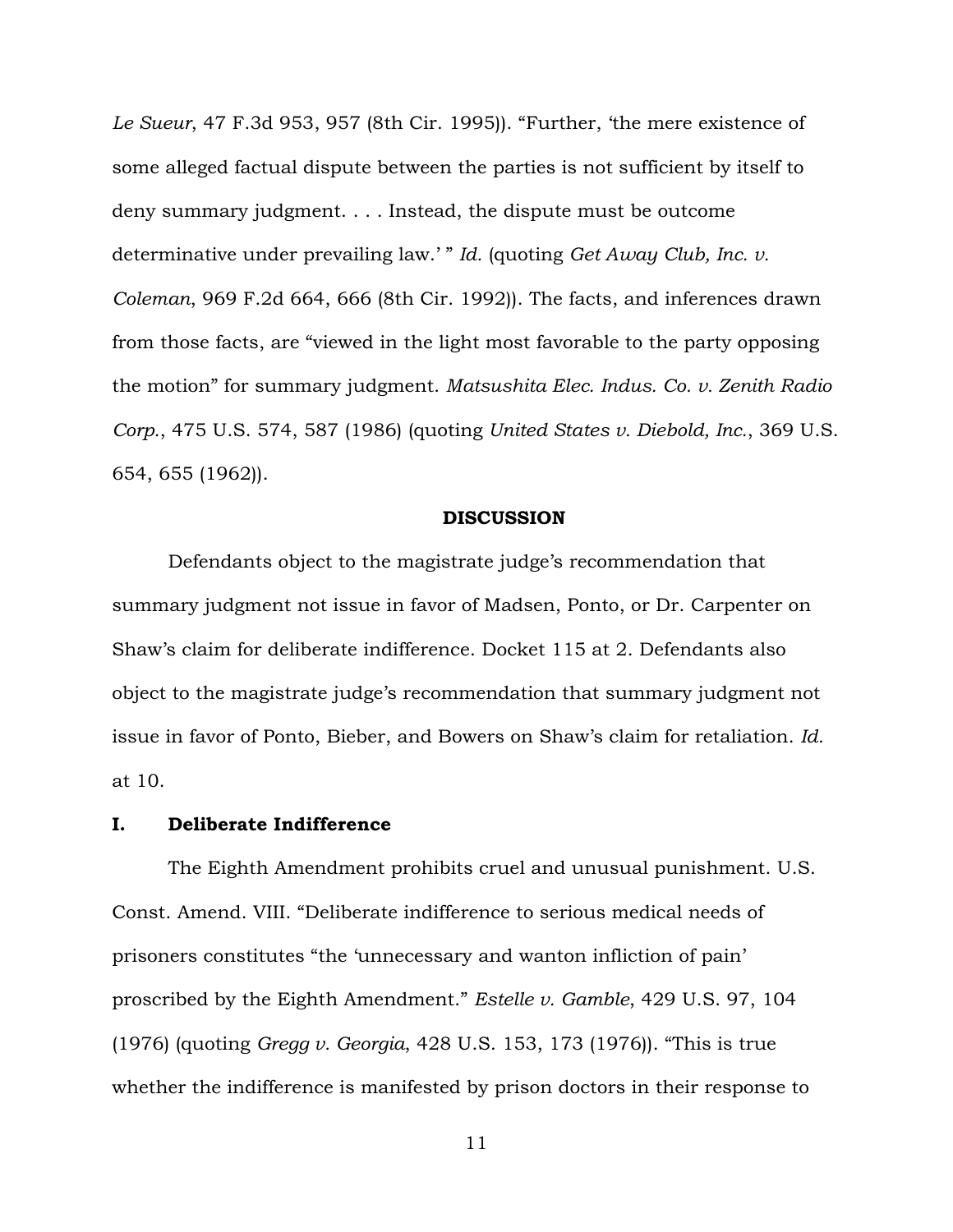the prisoner's needs or by prison guards in intentionally denying or delaying access to medical care or intentionally interfering with the treatment once prescribed." *Id.* at 104-05. Shaw must show that he suffered objectively serious medical needs and that defendant actually knew of but deliberately disregarded those needs. *Dulany v. Carnahan*, 132 F.3d 1234, 1239 (8th Cir. 1997).

### **A. UM Madsen and AW Ponto**

First, the court must analyze whether Shaw had a serious medical need. "A serious medical need is one that has been diagnosed by a physician as requiring treatment, or one that is so obvious that even a layperson would easily recognize the necessity for a doctor's attention." *Coleman v. Rahija*, 114 F.3d 778, 784 (8th Cir. 1997). Here, Shaw had knee surgery on his left knee on March 9, 2015. Upon returning from surgery, Dr. Kalo ordered that Shaw receive pain medication until March 14, 2015, ice his knee as tolerated, and keep his knee elevated above his heart. Docket 51-1 at 50. Thus, the court finds that Shaw had a serious medical need that was diagnosed by a physician as requiring treatment.

Second, the court must determine whether Madsen and Ponto were deliberately indifferent to Shaw's medical needs. There are multiple ways an inmate can show deliberate indifference. One way is to show that the "defendant intentionally delayed or denied access to medical care." *Allard v. Baldwin*, 779 F.3d 768, 772 (8th Cir. 2015). Shaw alleges that Madsen refused to comply with medical orders to give Shaw ice, elevation, and pain medication after Shaw's March 9 left knee surgery. Docket 41 ¶¶ 82-83. Madsen admits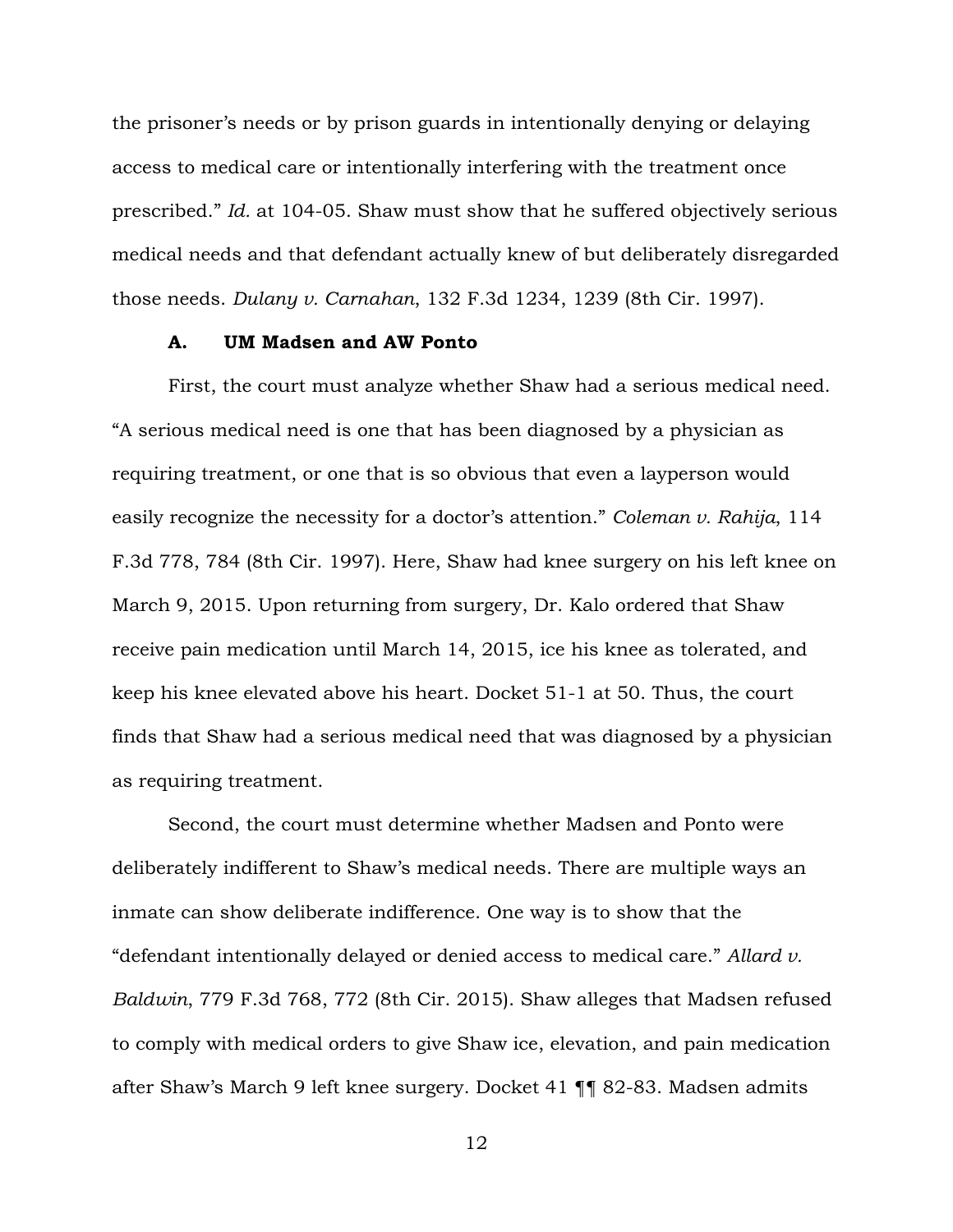that he refused to provide Shaw with ice, elevation, and pain meds. Docket 52. But he argues that he did not know about the medical orders (Docket 51 at 19), that there was a recommendation for ice and not a medical order for ice (Docket 51 at 19), and that Shaw was given his prescribed medication (Docket 115 at 4). As to Madsen's knowledge of the orders, Bowers confirms that medical orders follow the prisoner, even into the SHU. Docket 66 ¶ 14. Also, Shaw claims he requested ice, elevation, and pain medication directly from Madsen. Docket 41 ¶¶ 82-83. Because it is proper procedure for the orders to follow an inmate into the SHU and Shaw alleges he specifically asked Madsen for treatment, there is a question of fact as to whether Madsen did know about the medical orders.

Defendants also argue that the language in the order stating "ice to [left] knee as tolerated" is not consistent with past language in medical orders, so the "order" for ice was actually a recommendation. That argument is irrelevant because Madsen claims he did not give Shaw ice because he did not know about the order—not because he saw the order and misunderstood the instruction. Thus, any argument as to the ambiguity of the language now is not relevant to Madsen's knowledge back in March of 2015. And as to defendants' point that Shaw was given his pain medication, medical administration records indicate that Shaw was given pain medication while he was in the SHU. Docket 116-1. But Shaw's primary allegation is that Madsen denied Shaw the ability to ice and elevate his knee. Docket 41 ¶¶ 82-88. Because there are facts to support the contention that Madsen knew about the medical order and denied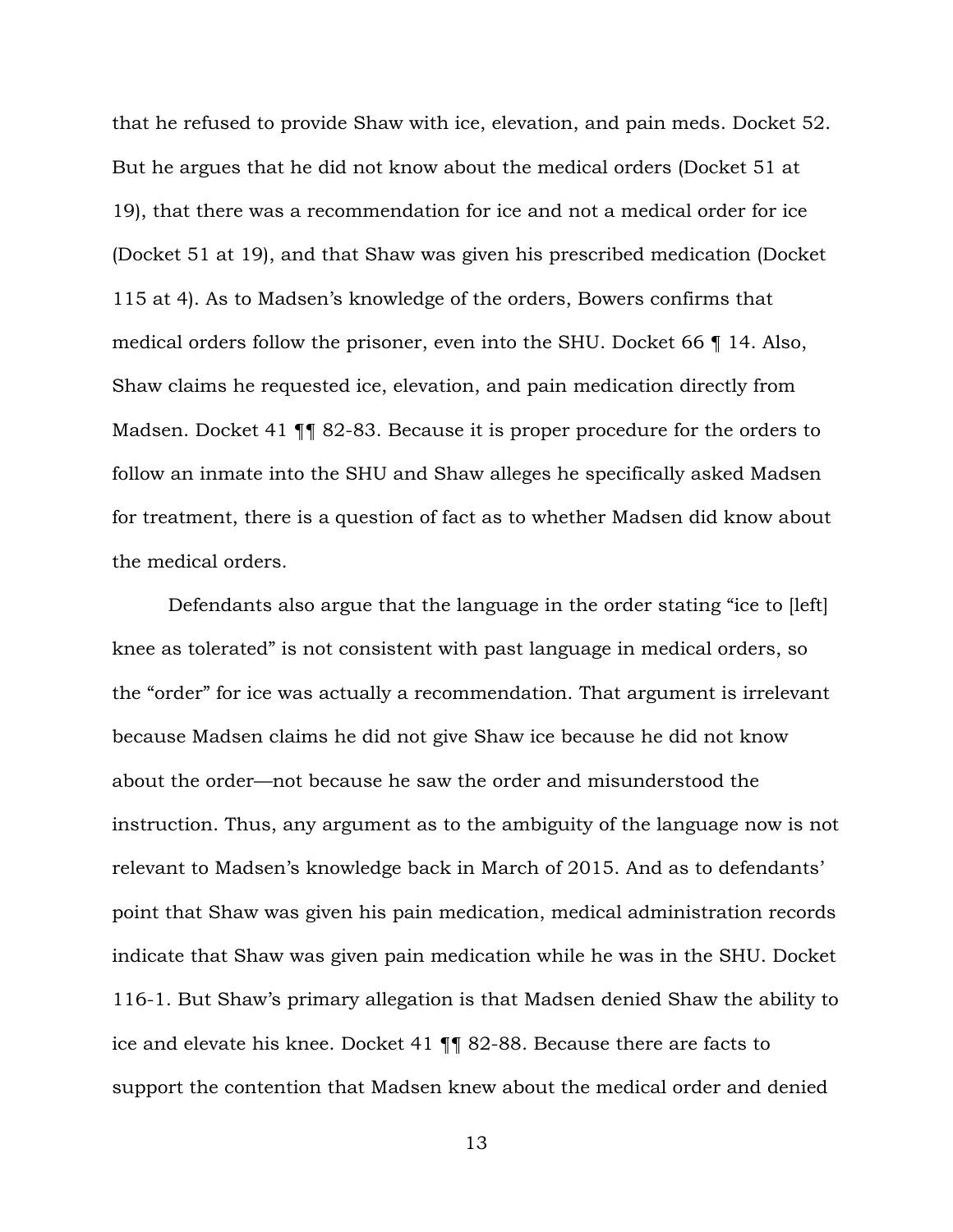Shaw the ability to ice and elevate his knee, the court finds that there is a question of fact as to whether Madsen was deliberately indifferent to Shaw's medical needs.

Defendants also object to the magistrate judge's recommendation that summary judgment not be granted in favor of Ponto on Shaw's claim for deliberate indifference because Ponto did not know about Shaw's medical needs until March 16, 2015. Docket 115 at 6. But Shaw alleges in his Fourth Amended Complaint that on March 11, 2015, after Shaw was released from the SHU, Shaw went to Ponto's office and told him he had a medical emergency but Ponto ignored his requests. Docket 41 at 11-12. Thus, there is a question of fact for the jury as to whether Ponto denied Shaw access to medical treatment.

## **B. Dr. Carpenter**

Again, the court must first analyze whether Shaw had a serious medical need. To show a serious medical need, Shaw must demonstrate a medical need that has "been diagnosed by a physician as requiring treatment," or was "so obvious a layperson would easily recognize the necessity for a doctor's attention." *Coleman*, 114 F.3d at 784. Here, on August 6, 2014, Shaw's MRI revealed that he had a moderate-sized Baker's cyst, tearing in the meniscus, "a chronic tear of the ACL," and cartilage defects. *See* Docket 51-1 at 46. Because Dr. Carpenter denied the UM request for an orthopedic consultation, Shaw did not have the opportunity to receive a doctor's order on treatment for his left knee. But, viewing the facts in the light most favorable to Shaw, this court finds that tearing in the meniscus and a "chronic tear of the ACL" is a serious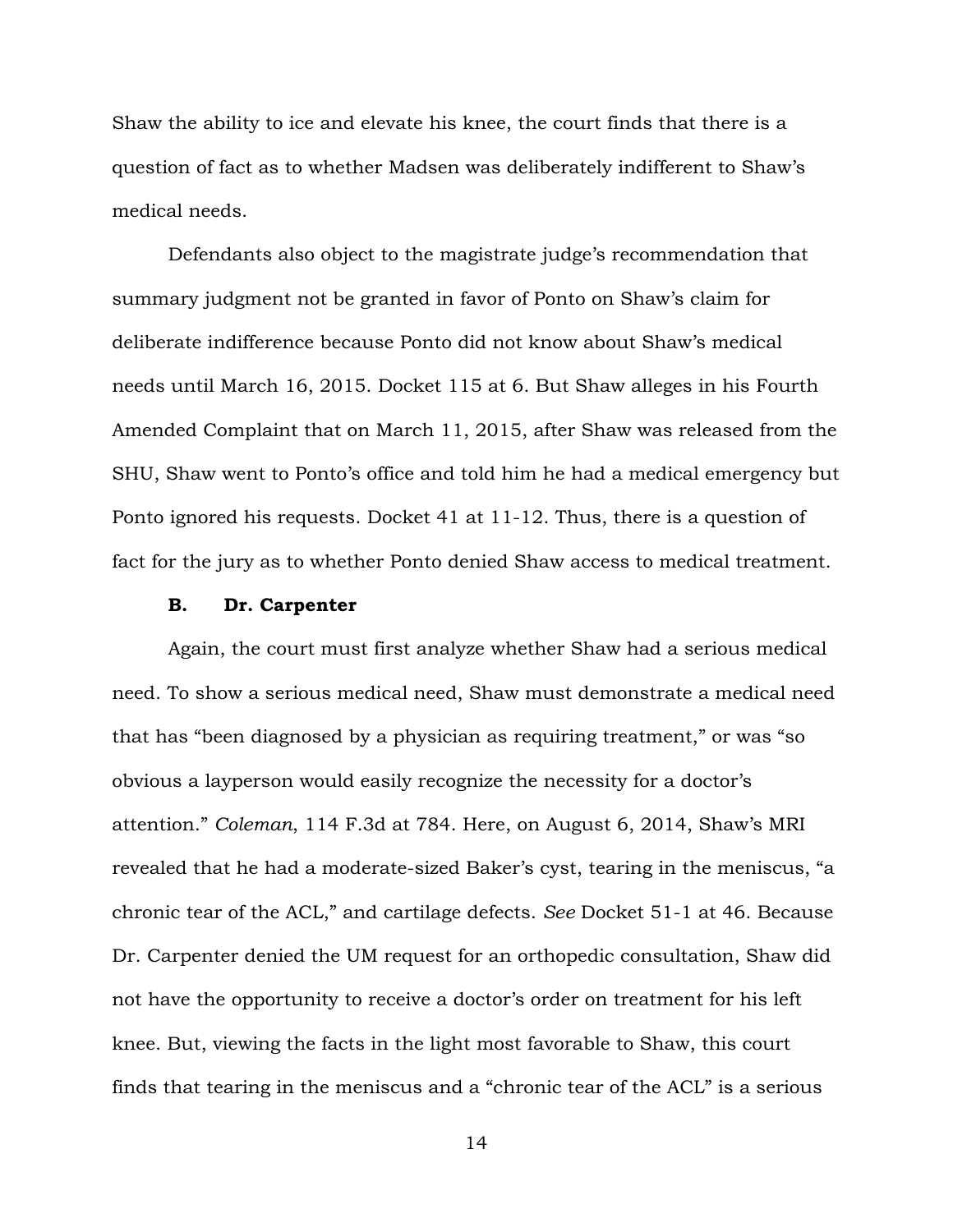medical need that a layperson would easily recognize as requiring a doctor's attention.

Next, the court must analyze whether Dr. Carpenter was deliberately indifferent to Shaw's medical needs. Shaw alleges that Dr. Carpenter was deliberately indifferent to his medical need because she denied the first UM request for an orthopedic consultation on his left knee. But Dr. Carpenter approved a UM for an orthopedic consultation three months later and approved the UM request for the knee surgery. Docket 51-3 at 21. Thus, Shaw's claim is for a delay in medical treatment as opposed to a denial of treatment. To prove a claim of deliberate indifference for a delay in medical treatment, the record must contain verifying medical evidence that a delay resulted in a detrimental effect. *Crowley v. Hedgepeth*, 109 F.3d 500, 502 (8th Cir. 1997). Here, Shaw has not presented any evidence in the record to indicate that the three-month delay in receiving an orthopedic consultation resulted in a detrimental effect. Thus, there is no issue of material fact and summary judgment is granted in favor of Dr. Carpenter.

# **II. Retaliation**

 "A prisoner's Eighth Amendment rights are violated if prison officials 'impose a disciplinary sanction against a prisoner in retaliation for the prisoner's exercise of his constitutional right.' " *Meuir v. Greene Cty. Jail Emps.*, 487 F.3d 1115, 1119 (8th Cir. 2007) (quoting *Goff v. Burton*, 7 F.3d 734, 738 (8th Cir. 1993)). "To prevail on a § 1983 claim for retaliation in violation of the First Amendment, [the plaintiff] must demonstrate (1) that he engaged in a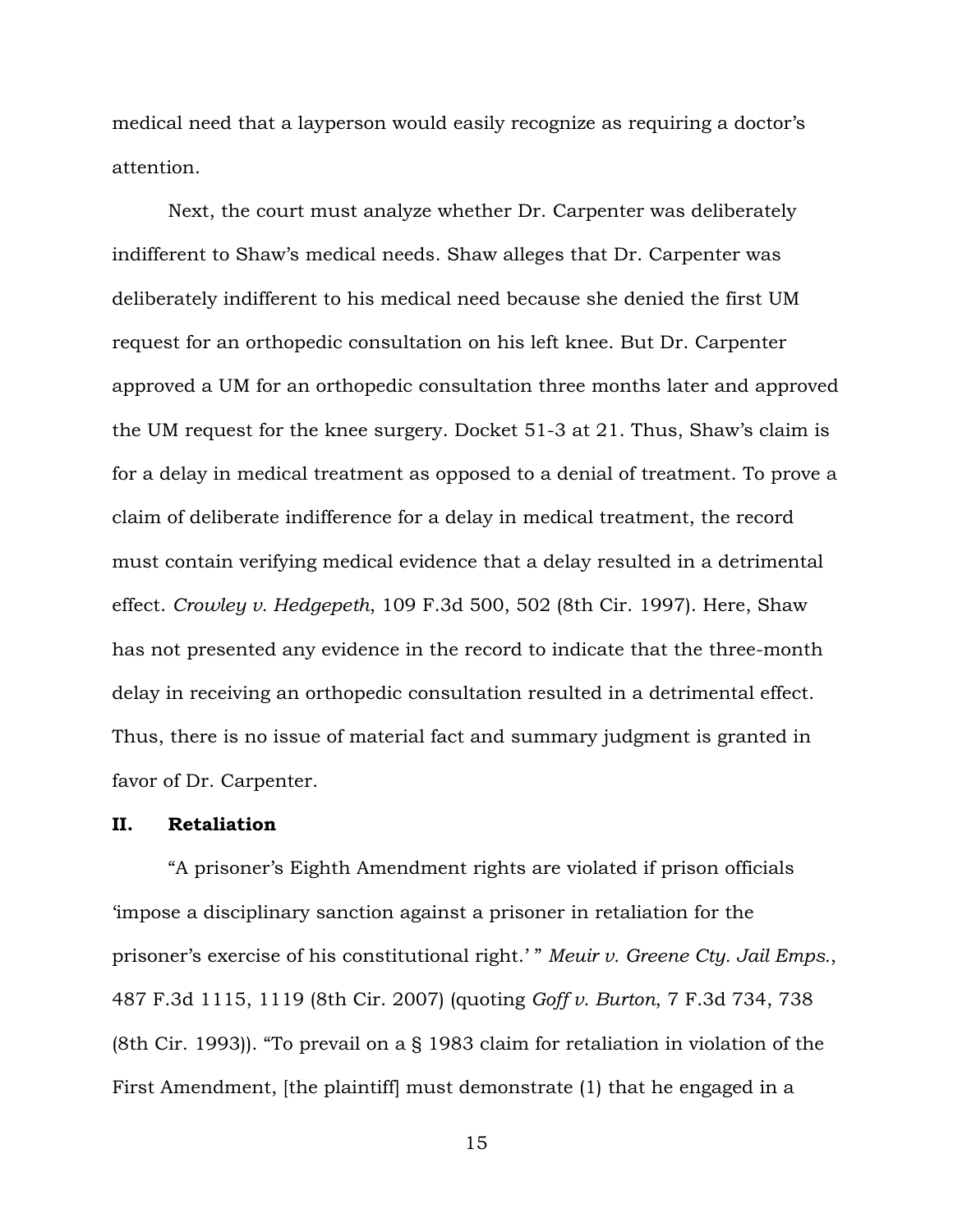protected activity; (2) that the government official took adverse action against him that would chill a person of ordinary firmness from continuing in the activity; and (3) that the adverse action was motivated at least in part by the exercise of the protected activity." *Santiago v. Blair*, 707 F.3d 984, 991 (8th Cir. 2013) (citing *Revels v. Vincenz*, 382 F.3d 870, 876 (8th Cir. 2004)).

 Shaw states that on November 23, 2015, he visited health services and told personnel that he needed his medical records for "litigation purposes." Docket 41 ¶ 176. Shaw alleges that, in retaliation for his stated intention to pursue his constitutional right to access the court, he was placed in the SHU, his cell was searched, and medical records and legal work were taken from him and never returned. Docket 41 ¶ 185.

"In the prison context, we have observed that prison officials are prohibited from 'punishing an inmate because he exercises his constitutional right of access to the courts.' " *Beaulieu v. Ludeman*, 690 F.3d 1017, 1025 (8th Cir. 2012) (quoting *Sisneros v. Nix*, 95 F.3d 749, 751 (8th Cir. 1996)). The filing of a lawsuit is a constitutionally protected activity under the First Amendment. *Santiago*, 707 F.3d at 991-92. Thus, Shaw satisfies the first prong.

To satisfy the second prong, Shaw must not only show that defendants took an adverse action, but that the action "would chill a person of ordinary firmness from continuing in the [protected] activity." *Revels*, 382 F.3d at 876. The Eighth Circuit has adopted the "ordinary firmness" requirement for First Amendment claims of retaliation. *Lewis v. Jacks*, 486 F.3d 1025, 1029 (8th Cir.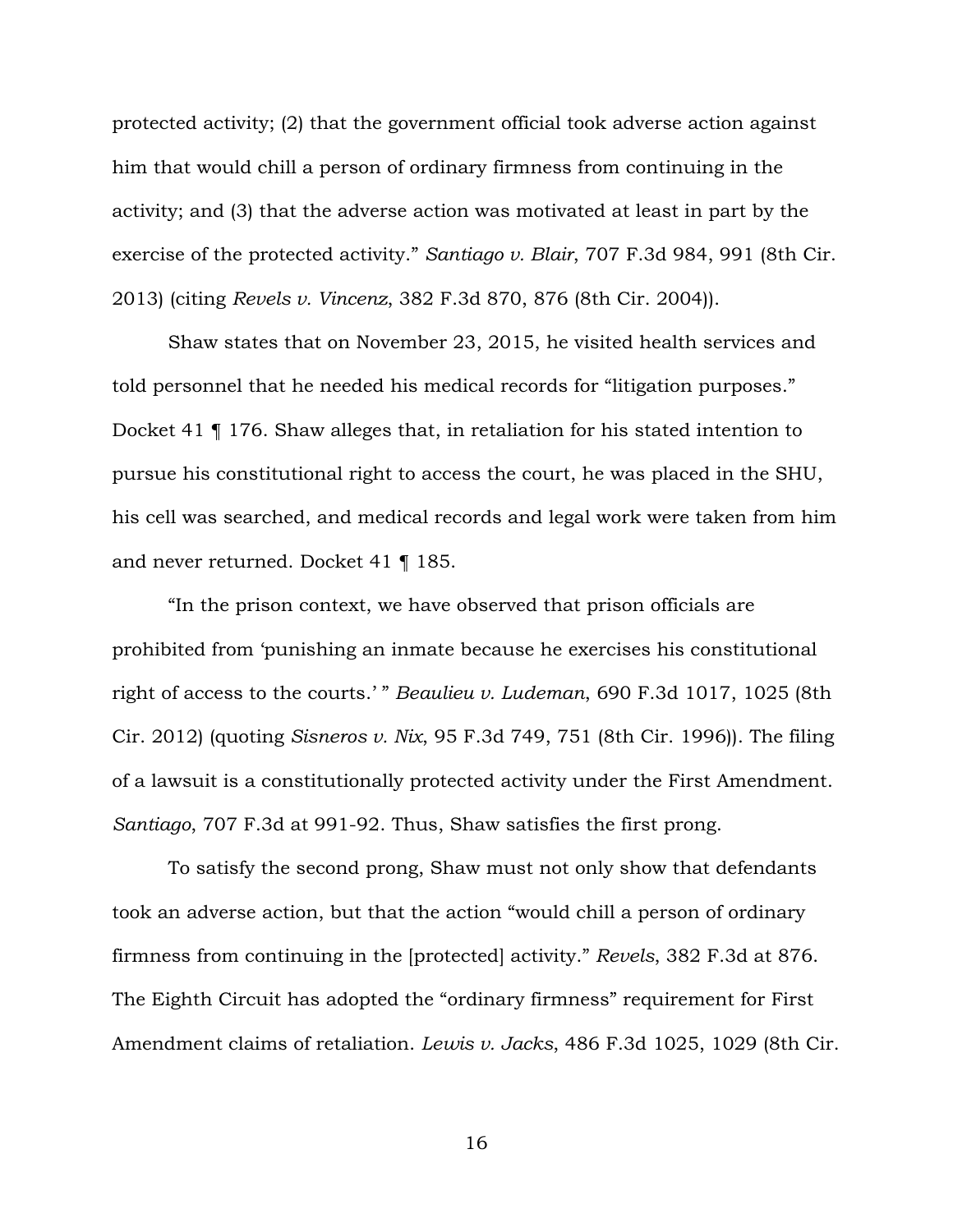2007). The "ordinary-firmness" test is an objective test. *Santiago*, 707 F.3d at 992.

In *Santiago*, the Eighth Circuit found that "a reasonable jury could find that threats of death, issued by a correctional officer tasked with guarding a prisoner's segregated cell, would chill a prisoner of ordinary firmness." *Id.* In *Revels*, the Eighth Circuit found that the plaintiff failed to show the defendant took an adverse action because the plaintiff did not produce any evidence and could not rest on bare allegations. *Revels*, 382 F.3d at 876-77.

Here, there is no evidence in the record to show that Bowers took an adverse action against Shaw. Shaw alleges that Bowers initiated the investigation to find the missing medical records (Docket 108 at 15) and Bowers states that she was present in a meeting where Shaw allegedly admitted to stealing his medical records (Docket 55 at 2). But Bowers did not order the search of Shaw's cell. Bowers' mere presence at a meeting where Shaw was questioned about the medical records is not an adverse action, and even if it were, would not chill an ordinary person from taking part in a protected activity.

Also, there is no evidence indicating that Bieber took an adverse action against Shaw. Shaw alleges that Bieber prevented Shaw from obtaining his property that was taken during the November 23 search by intervening in the grievance process (Docket 108 at 15), and Bieber states that he testified for the government at the small claims hearing where Shaw brought a claim against the Warden to retrieve items taken from his cell during the November 23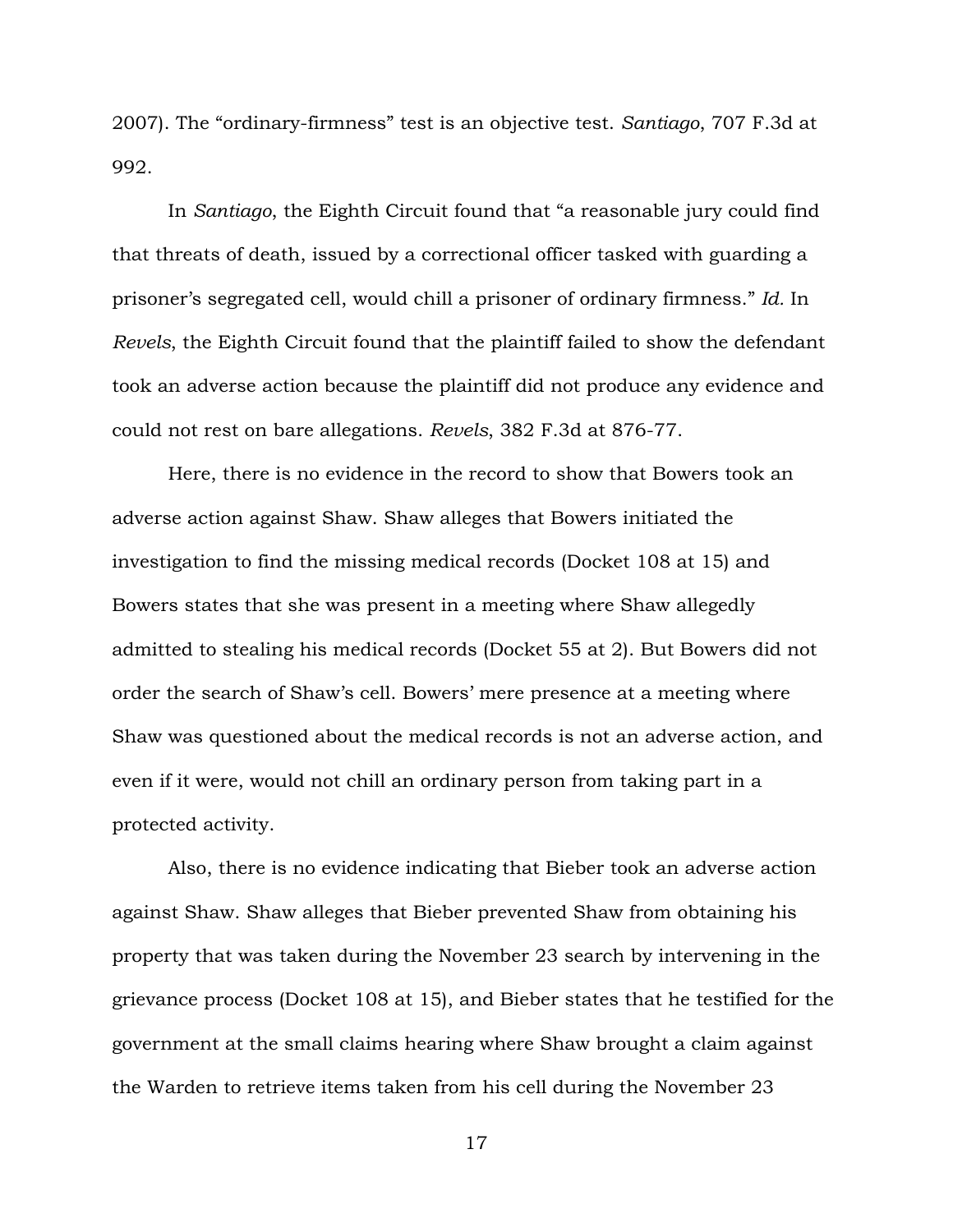search. Docket 54. But the evidence indicates that Bieber did not handle Shaw's filed grievance to retrieve his property after the November 23 search. *See* Docket 51-4 at 5. Bieber did testify at the small claims proceeding, but Shaw does not allege that Bieber's testimony was an adverse act. Docket 108 at 15. Bieber was not involved in the search of Shaw's cell or in the decision to place Shaw in the SHU. *Id.* Thus, there is no evidence to support that either Bowers or Bieber took an adverse action against Shaw and no question for the fact finder, so both Bowers and Bieber are entitled to summary judgment on the retaliation claim.

But there is evidence to support Shaw's claim that Ponto took an adverse action against Shaw because the evidence indicates that Ponto ordered the search of the Shaw's cell. Docket 51-4 at 1. The court finds that a cell search paired with being placed in the SHU could be considered an adverse action that would chill an ordinary person from taking part in a protected activity. To satisfy the third prong of the test "the plaintiff must show the official took the adverse action because the plaintiff engaged in the protected speech." *Revels*, 382 F.3d at 876. "The causal connection is generally a jury question, . . . it can provide a basis for summary judgment when the question is so free from doubt as to justify taking it from the jury." *Id.* Where the disciplinary action takes place "almost immediately" after a defendant learns of the protected activity, there is a sufficient nexus in time to show causation. *Haynes v. Stephenson*, 588 F.3d 1152, 1156-57 (8th Cir. 2009).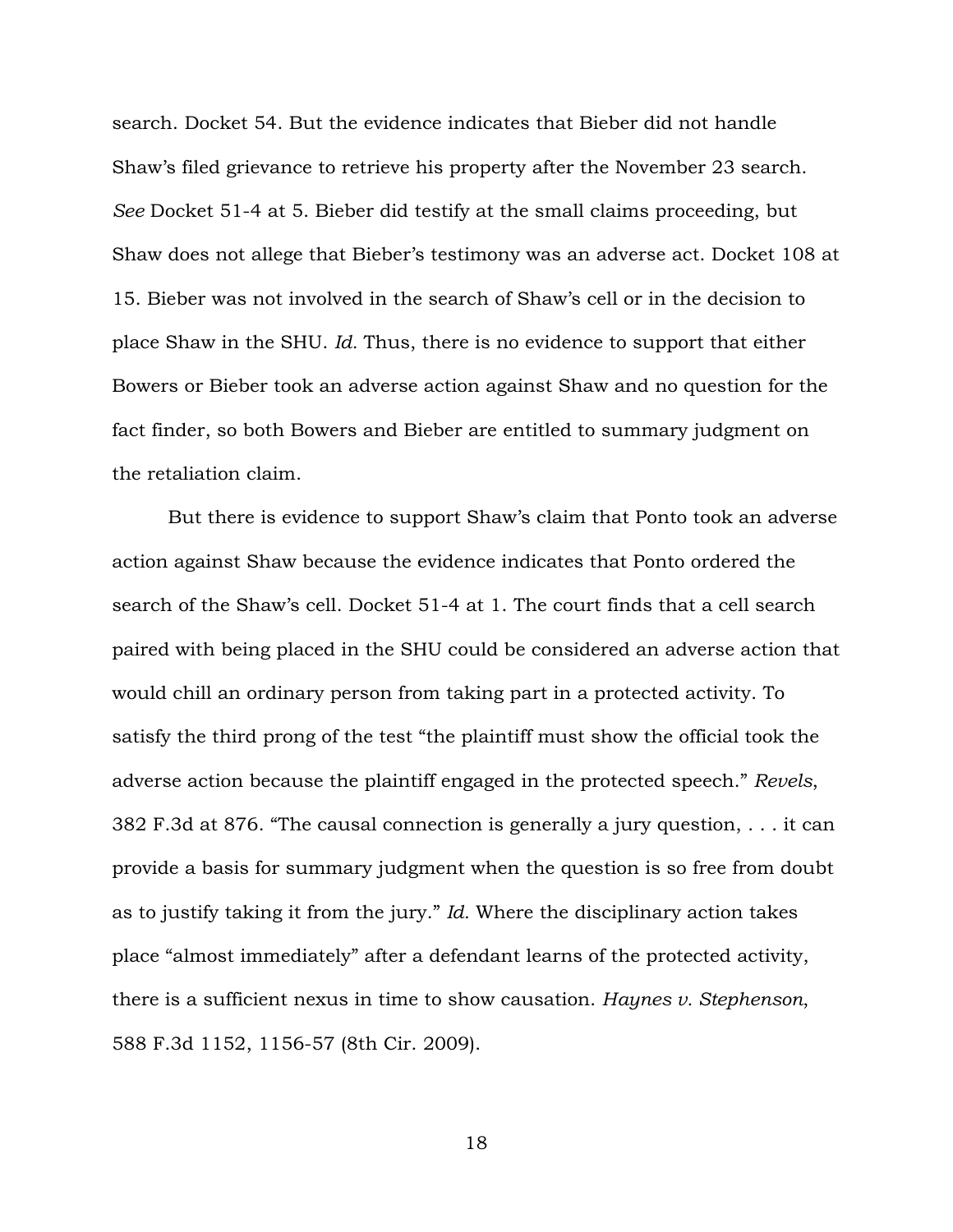In *Haynes*, the Eighth Circuit found that the plaintiff had satisfied the causal connection prong. *Haynes*, 588 F.3d at 1157. Almost immediately after the prisoner filed a grievance against defendant, the defendant filed a disciplinary report against the prisoner. *Id.* at 1156-57. The defendant wrote in the disciplinary report that he was filing the report because plaintiff's grievance was false. *Id.* at 1157. Thus, the Court found that the district court did not err in concluding that, but for plaintiff's grievance, defendant would not have filed the disciplinary report. *Id.*

Here, defendants allege that Shaw's cell was searched because he was suspected of stealing his medical records and he was placed in the SHU for investigatory purposes. The evidence defendants rely on shows that on November 24, 2015, Shaw's cell was searched and the search produced missing medical records from Shaw's chart. Docket 51-5. Then, on December 12, 2015, Ponto, Bowers, and Schreuers met with Shaw, and Shaw admitted to stealing the medical records while completing a chart review under the supervision of SCO Smith. *Id.* But Shaw's chart review under the supervision of SCO Smith did not occur until December 4, 2015. Docket 51-1 at 81. Thus, this discrepancy raises a question of fact as to whether defendants' proffered explanation for disciplining Shaw is accurate. Additionally, evidence shows that Shaw told health services on November 20, 2015—prior to being placed in the SHU—that he was filing an amended complaint. Docket 51-1 at 74. Three days later, Shaw was placed in the SHU and his cell was searched. Docket 60 ¶¶ 1- 2. So even though none of the defendants had been served with the summons